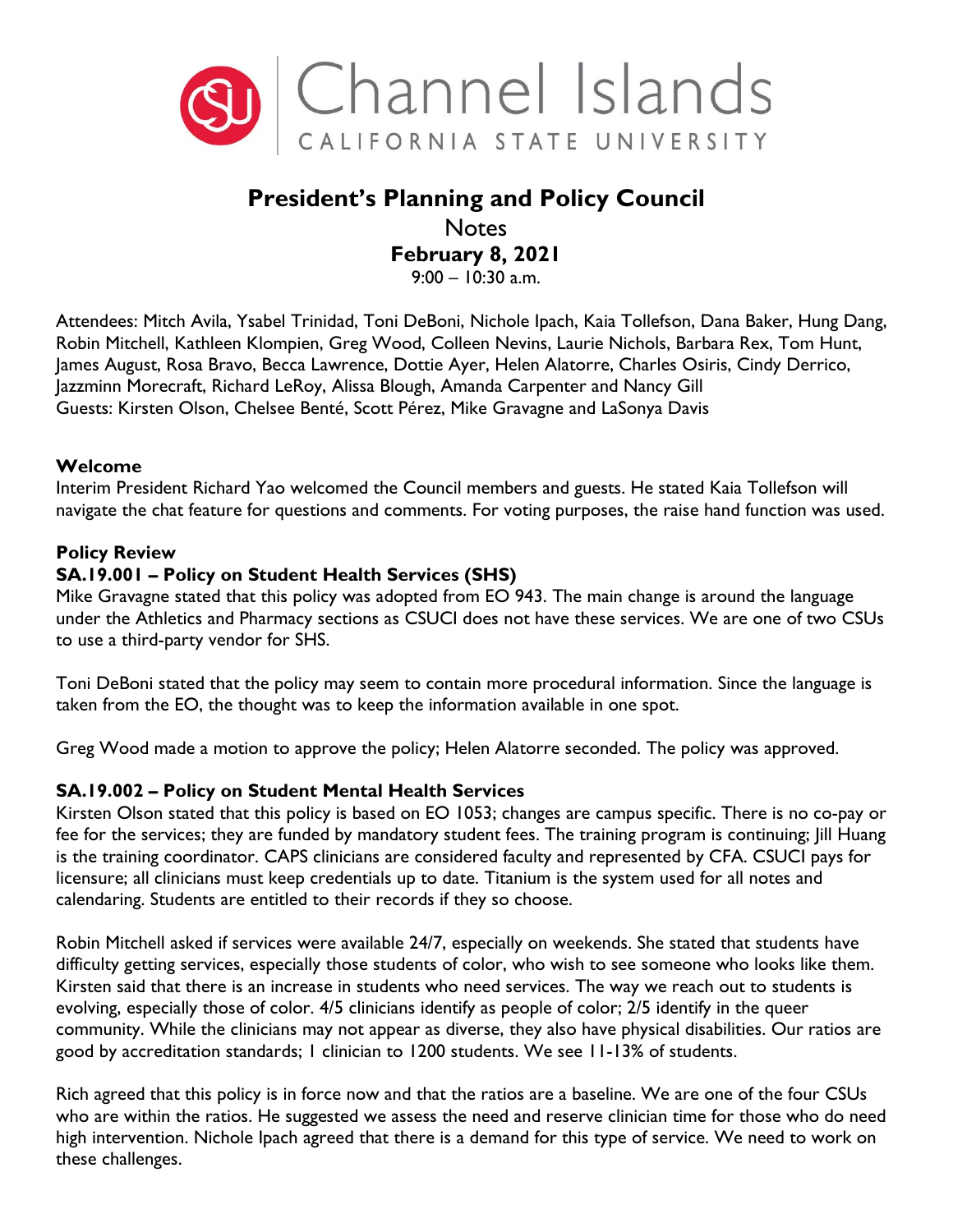Helen Alatorre asked if the 24/7 services applied to alumni and if the calls are handled by our CAPS team or a third party. Kirsten indicated alumni are covered and that a third-party vendor, Protocol, is used. When calls come into CAPS and get voice mail, there is an option to press 2 to access 24/7 services. Protocol picks up within 3-4 rings.

Cindy Derrico added that the contract is with 24-hour service and that the policy could be updated to include alumni where appropriate.

Colleen Harris asked about expectations regarding call backs/phone counseling. Protocol reports back to CAPs daily; voicemails are checked daily first thing in the morning by the Clinical Lead. Nancy Gill stated that it may be confusing for students who think they will be speaking to someone right away. Kirsten confirmed that they do speak to someone in real time. If phone counselors at Protocol are concerned, they immediately call Kirsten directly.

Greg Wood asked about annual reporting. Kirsten confirmed that they do numerous reporting throughout the year and include services offered.

Mitch Avila made a motion to approve the policy; Nichole Ipach seconded. The policy was approved.

#### **AA.11.008 / SP.14.006 – Policy on Subrecipient Monitoring**

Scott Pérez stated the policy contains current terminology and federal regulations which were updated in August 2020. The policy states that CSUCI will provide the required monitoring. This policy only applies to federally funded grants and contracts; all awards and programs are monitored. Language was changed from "Faculty" to "Investigators"; there no longer is a Senior Research Officer. Federal Regulations do not apply to consultants or procurement of goods or services. Language also includes guidance from the CO as to what their expectations are. Financial services reviewed this policy and did not have any changes. This assessment is done alongside BFA to make sure they are comfortable with controls and procedures.

Dr. Yao suggested reaching out to Scott with additional comments/questions.

#### **New / SP.03.031 - Policy on Misconduct in Research, Scholarship and Creative Activities**

Scott Pérez stated that this policy is an update from a 2003 Senate policy; most revisions conform to the current federal regulations.

Mitch stated that this is not normally assigned to deans as a function and suggested language that is coordinated by AVP Faculty Affairs.

A few acronyms need to be updated; RIO (research integrity officer) needs to be Director, DO (deciding officer) should be Provost. This suggests committee formation to carry these items out.

Ysabel Trinidad stated that in 2003 we did not have an internal auditor. We need to include a review to include this role as an independent view. If there were a case that would need to conduct an investigation, we would also include University Counsel.

Rich referred other comments be sent to Scott.

#### **New / SP.19.01 – Policy on Academic Integrity**

Chelsee Benté stated that this policy aligns with EOs 1037 and 1098 and addresses issues that arose where students were trying to retake courses for credit. It was originally passed in 2002. This also outlines the role